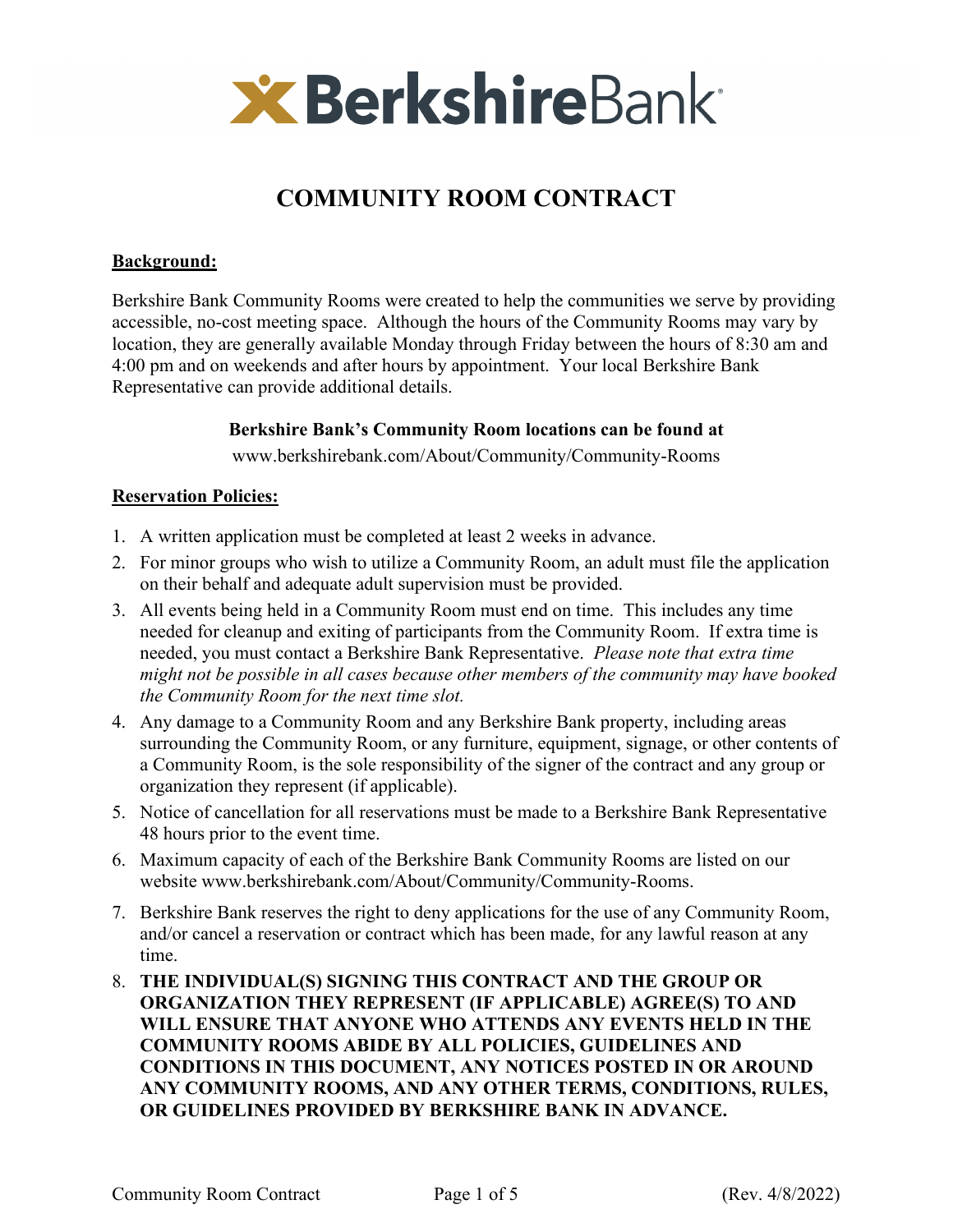

## **Guidelines and Conditions:**

- 1. The maximum capacity for the Community Room being used for any event must not be exceeded.
- 2. No fee for admission may be charged for any event or function held in a Community Room.
- 3. Individuals, groups or organizations using a Community Room may be required to provide evidence of liability insurance coverage for their event or function in the form of a Certificate of Insurance naming Berkshire Bank ISAOA/ATIMA as an additional insured.
- 4. Individuals applying for use of a Community Room in their own name or on behalf of any group or organization may be subject to a background check in Berkshire Bank's sole discretion and by signing this document hereby consent to the same.
- 5. Items may be sold only with the advance permission/approval of Berkshire Bank, and no soliciting is allowed.
- 6. *Smoking tobacco products, consumption of alcoholic beverages, and use of marijuana or illegal drugs are strictly prohibited on Berkshire Bank property, including in and around Community Rooms.*
- 7. *Illegal activities under federal law or New York, Connecticut, or Massachusetts law (depending on where the Community Room is located) are strictly prohibited.*
- 8. The Community Room must be left in clean/neat condition, with all trash being placed in the trash bin.
- 9. Berkshire Bank is not responsible for equipment, supplies, exhibit materials or any other items owned by any individual or group that are brought in to be used in the Community Room.
- 10. The signer of this contract and any group or organization (if applicable) will be responsible for any damage to the Community Room equipment or premises. Any damage must be reported promptly to branch personnel who will arrange for professional repairs or cleaning, with all costs being the responsibility of the individual signing the contract and any group or organization (if applicable) they represent.
- 11. All decorations that need to be hung, taped, or affixed to the Community Room walls, doors, windows, floors or ceilings, need to be approved by branch personnel.
- 12. The volume of oral presentations, discussions, television or movie presentations, telephone or video conferences, or music in the Community Room during any event or function, must be controlled to an appropriate level that will not disturb customers of Berkshire Bank or any other tenants in the building.
- 13. The content of all video games, CD's, DVD's and other media to be shown, displayed or broadcast on any equipment in the Community Room is subject to the prior review and approval by Berkshire Bank, which may reject any such content and decline to show, present or broadcast same for any lawful reason, or no reason, in its sole and absolute discretion.
- 14. In all advertising and press releases regarding the event to be held at a Community Room, it must be made clear that the sponsoring individual or organization should be contacted directly (as opposed to Berkshire Bank) for information regarding the program, and the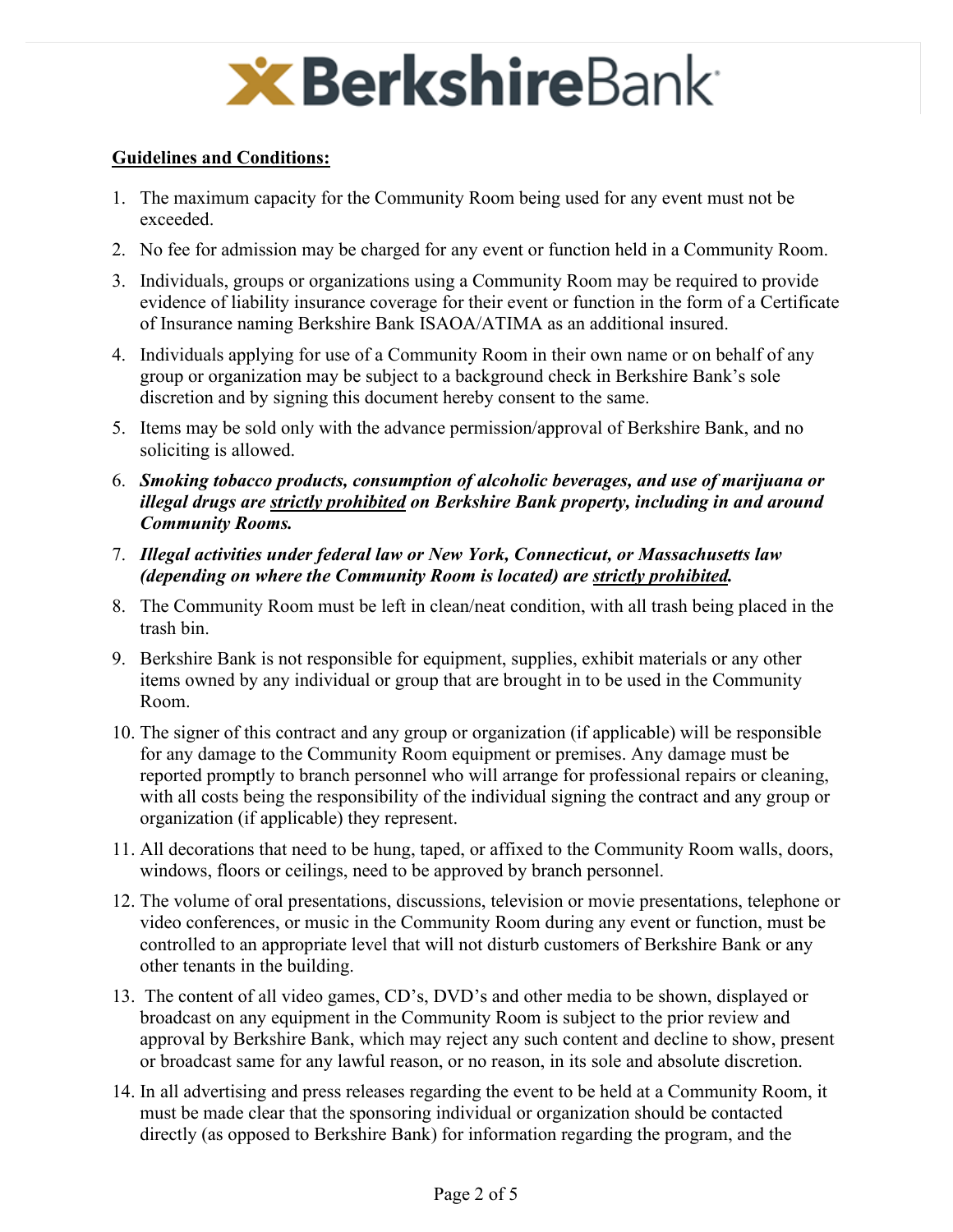

contact name and telephone number of the individual or organization must be provided to help avoid confusion.

- 15. **A statement of sponsorship must appear in all advertising and press releases using the following phrase:** *This program is sponsored by (organization's name) and will be held in the Berkshire Bank Community room, (includes the location and address of the particular Community Room)***.**
- 16. In case of emergency, meeting participants must exit the building immediately.
- 17. A Berkshire Bank representative has the right to enter the Community Room at any time during any event or function.
- 18. **COVID-19 AND OTHER INFECTIOUS DISEASE NOTICE, WAIVER, AND INDEMNITY.**
	- a. **THE INDIVIDUAL(S) SIGNING THIS CONTRACT, UNDERSTAND(S) AND ACKNOWLEDGE(S) ON BEHALF OF THEMSELVES AND THE GROUP OR ORGANIZATION THEY REPRESENT (IF APPLICABLE) THAT: (I) PEOPLE IN CLOSE CONTACT WITH ONE ANOTHER MAY PASS VIRUSES AND OTHER INFECTIOUS DISEASES AMONG THEM, INCLUDING COVID-19; (II) THE FEDERAL, STATE, AND LOCAL GOVERNMENTS AND THEIR VARIOUS AGENCIES HAVE ENACTED OR MAY IN THE FUTURE ENACT STATUTES, RULES, REGULATIONS, ORDINANCES, AND GUIDANCE REQUIRING CERTAIN ACTIONS (SUCH AS, BUT NOT LIMITED TO, WEARING MASKS OR COLLECTING PROOF OF VACCINATION) OR PROHIBITING CERTAIN ACTIONS (SUCH AS GATHERING MORE THAN A CERTAIN NUMBER OF PEOPLE INDOORS); AND (III) BERKSHIRE BANK MAY AT ITS DISCRETION AT ANY TIME REQUIRE CERTAIN ACTIONS OR PROHIBIT CERTAIN ACTIONS TO PREVENT THE SPREAD OF VIRUSES AND OTHER INFECTIOUS DISEASES, INCLUDING COVID-19, THAT ARE MORE STRINGENT THAN GOVERNMENTAL REQUIREMENTS OR PROHIBITIONS.**
	- b. **THE INDIVIDUAL(S) SIGNING THIS CONTRACT AGREE(S) ON BEHALF OF THEMSELVES AND THE GROUP OR ORGANIZATION THEY REPRESENT (IF APPLICABLE) THAT THEY AND THE GROUP OR ORGANIZATION (IF APPLICABLE) WILL BE RESPONSIBLE FOR (AND THAT BERKSHIRE BANK AND ITS AFFILIATES AND EITHER OF THEIR EMPLOYEES, OFFICERS, DIRECTORS, AGENTS, OR REPRESENTATIVES (COLLECTIVELY, THE "BERKSHIRE PARTIES") WILL NOT BE RESPONSIBLE FOR) ENSURING THAT ALL PARTICIPANTS IN ANY EVENTS HELD IN ANY COMMUNITY ROOMS (A) UNDERSTAND THE RISKS OF PEOPLE PASSING VIRUSES AND OTHER INFECTIOUS DISEASES AMONG THEM, (B) COMPLYING WITH THE MOST STRINGENT OF ALL APPLICABLE STATUTES, RULES, REGULATIONS, ORDINANCES, GUIDANCE, OR OTHER REQUIREMENTS BY WHATEVER NAME OF ANY LOCAL, STATE, AND FEDERAL GOVERNMENTAL BODY FOR THE JURISDICTION IN WHICH THE COMMUNITY ROOM IS LOCATED, AND (C) COMPLYING WITH ANY REQUIREMENTS OF BERKSHIRE BANK THAT**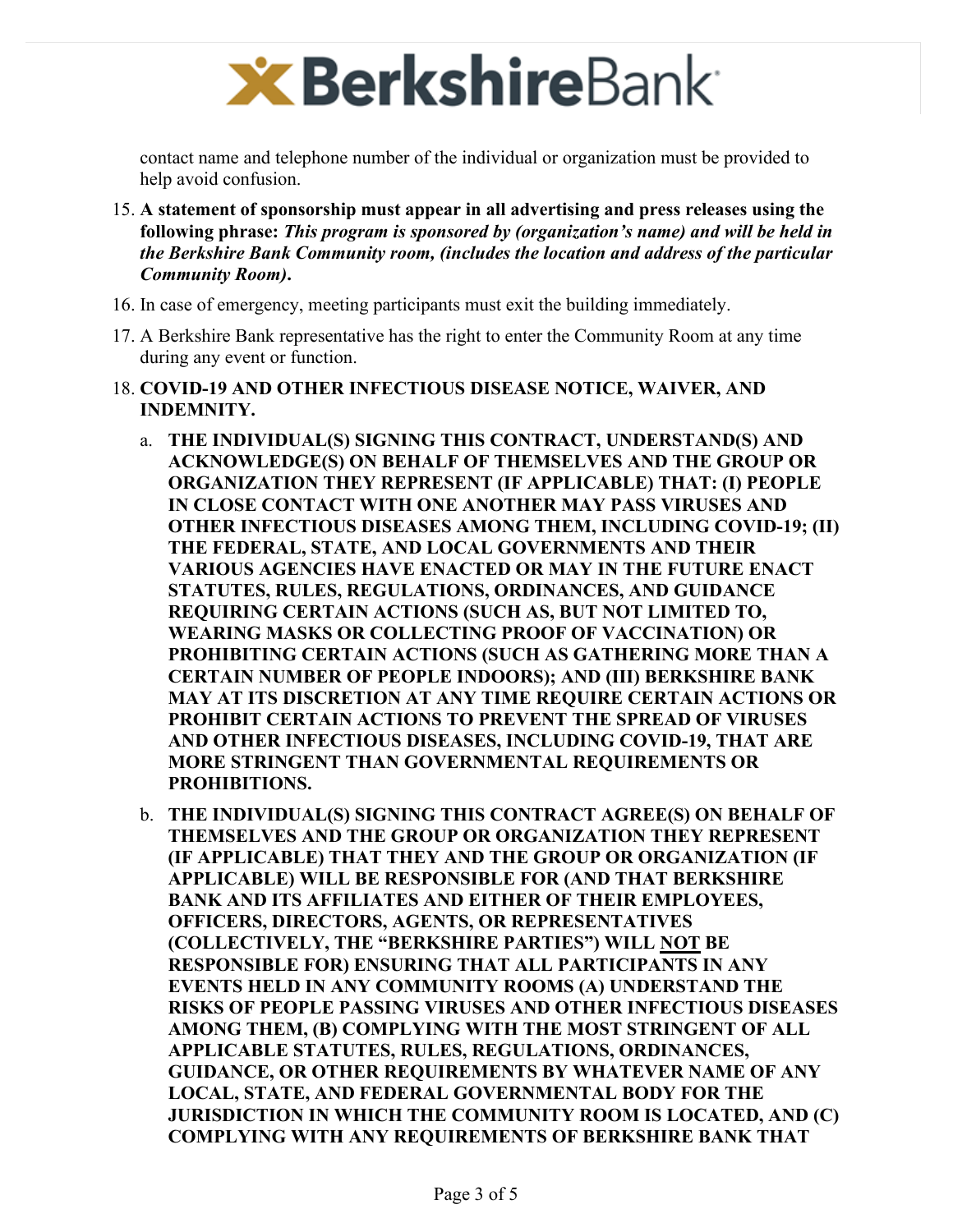

**MAY BE MORE STRINGENT THAN GOVERNMENTAL REQUIREMENTS THAT ARE PROVIDED IN ADVANCE OR POSTED IN OR AROUND THE COMMUNITY ROOM.**

c. **THE INDIVIDUAL(S) SIGNING THIS CONTRACT ON BEHALF OF THEMSELVES AND THE GROUP OR ORGANIZATION THEY REPRESENT (IF APPLICABLE) WAIVE(S), RELEASE(S), AND FOREVER DISCHARGE(S) THE BERKSHIRE PARTIES AND WILL INDEMNIFY, DEFEND, AND HOLD THE BERKSHIRE PARTIES HARMLESS FROM ANY CLAIMS BY ANYONE ALLEGING OR ARISING IN CONNECTION WITH ANY ALLEGATION THAT ANY PERSON CONTRACTED ANY VIRUS OR INFECTIOUS DISEASE, INCLUDING COVID-19, FROM USE OF A COMMUNITY ROOM OR PARTICIPATION IN ANY EVENT HELD BY THE INDIVIDUAL(S) SIGNING THIS CONTRACT OR ANY GROUP OR ORGANIZATION THEY REPRESENT (IF APPLICABLE) IN A COMMUNITY ROOM.**

*\*\*The attached Application must be completed and accepted by a branch officer prior to contract execution.\*\** 

By signing below, the individual(s) agree on behalf of themselves and any group or organization they represent (if applicable) to: (i) indemnify and hold the Berkshire Parties (as defined above in Section 18(b) under Guidelines and Conditions) harmless from any loss or damage that may arise during the use and occupancy of the Community Room; (ii) pay for all damages that occur to the Community Room and any Berkshire Bank property, including areas surrounding the Community Room, or any furniture, equipment, signage, or other contents of the Community Room; and (iii) allow Berkshire Bank to use their name and the name of any group or organization they represent (if applicable) in any advertising or public relations communications.

## **NAME OF GROUP OR ORGANIZATION (IF APPLICABLE)**

**BERKSHIRE BANK (must be signed by a branch officer or above)** 

|                                                              | Title:                |
|--------------------------------------------------------------|-----------------------|
| Date:<br><u> 1980 - Andrea Station Barbara, amerikan per</u> | Date: $\qquad \qquad$ |